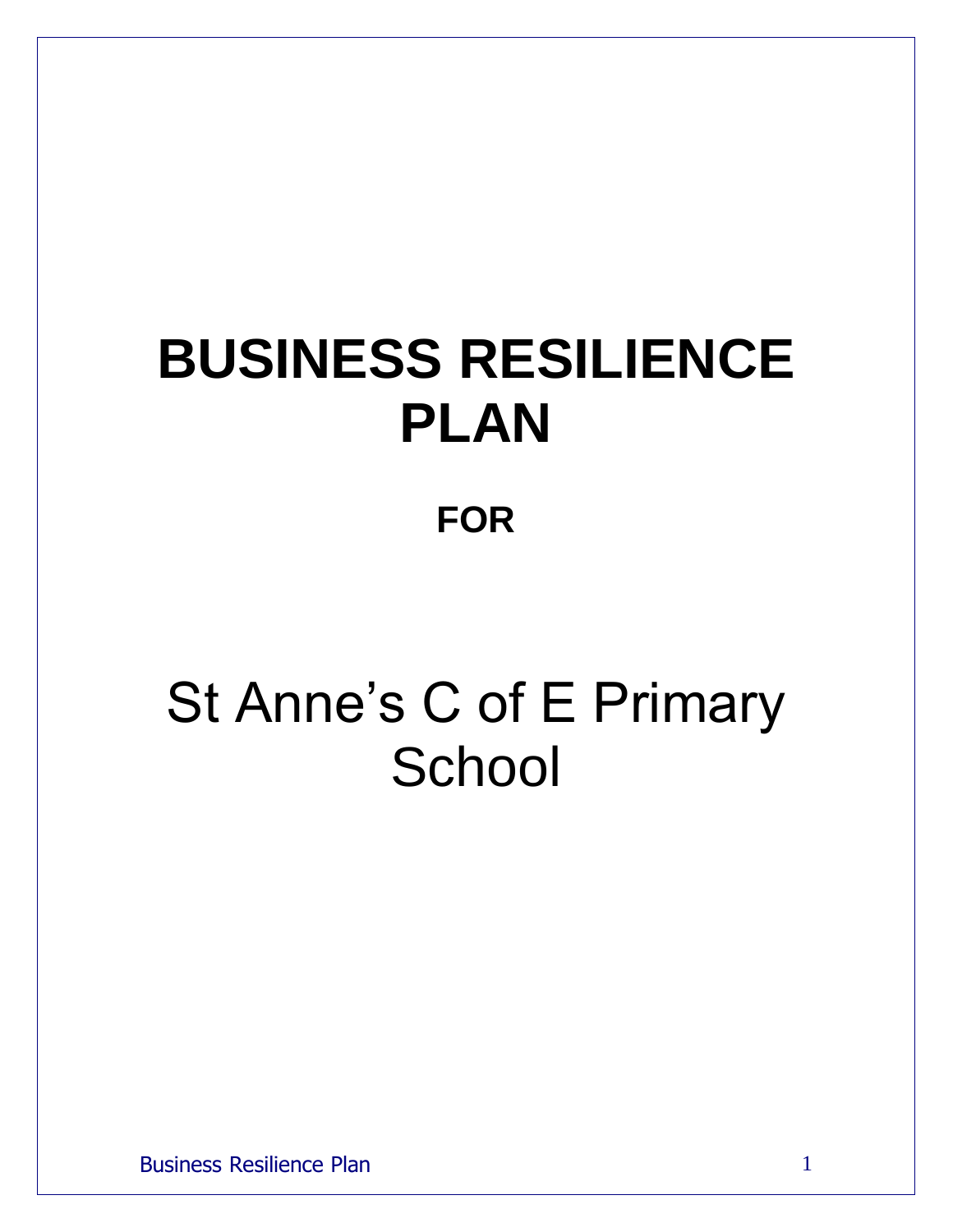| Date of issue:              | Date of next review: |
|-----------------------------|----------------------|
| 20 <sup>th</sup> April 2021 | April 2022           |

Copies of this Plan are kept at:

- With other documentation required if evacuating the premises in the School Emergency Pack (Grab Pack) held in the school office.
- Headteacher's Office
- Off site in all Critical Incident Folders (RM; CS: ST; PM)

Person/s responsible for reviewing plan:

Governors' Resources Committee, with members of the SLT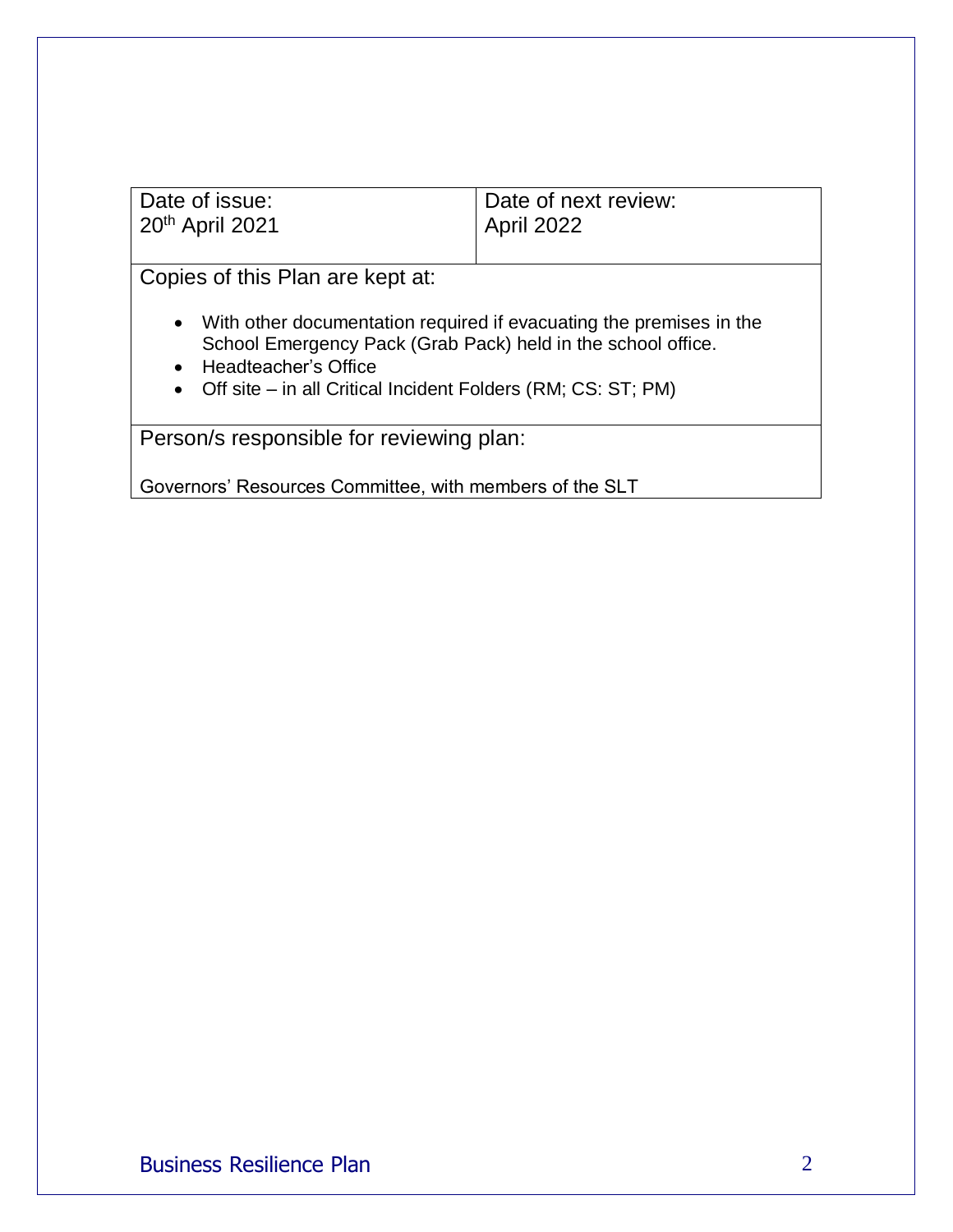



The following is a list of the main critical functions (assets, resources and activities) that support the delivery of education and other school based services:

| <b>Critical Function</b>      | <b>Description</b>                                                      |
|-------------------------------|-------------------------------------------------------------------------|
| Examinations                  | Providing staff and facilities to enable pupils to sit examinations     |
|                               | (SATs)                                                                  |
| Teaching staff                | The provision of a suitable number of qualified teaching staff to       |
|                               | deliver the National Curriculum                                         |
| Support staff                 | The provision of suitably qualified and experienced support staff to    |
|                               | assist in the education of pupils and running of the establishment.     |
| Safe and secure premises      | The provision of suitable, safe and secure accommodation to enable      |
|                               | the delivery of education and to meet duty of care requirements as      |
|                               | per 'in loco parentis', health & safety legislation etc                 |
| Catering facilities and staff | The provision of suitable catering facilities to enable the preparation |
|                               | of school meals including free school meals.                            |
|                               | The provision of suitably trained catering staff to prepare school      |
|                               | meals to national standards.                                            |
| Utilities-gas                 | The supply of gas to enable the heating of premises and preparation     |
|                               | of school meals etc.                                                    |
| Utilities-water               | The supply of water for drinking and general usage including            |

Business Resilience Plan 3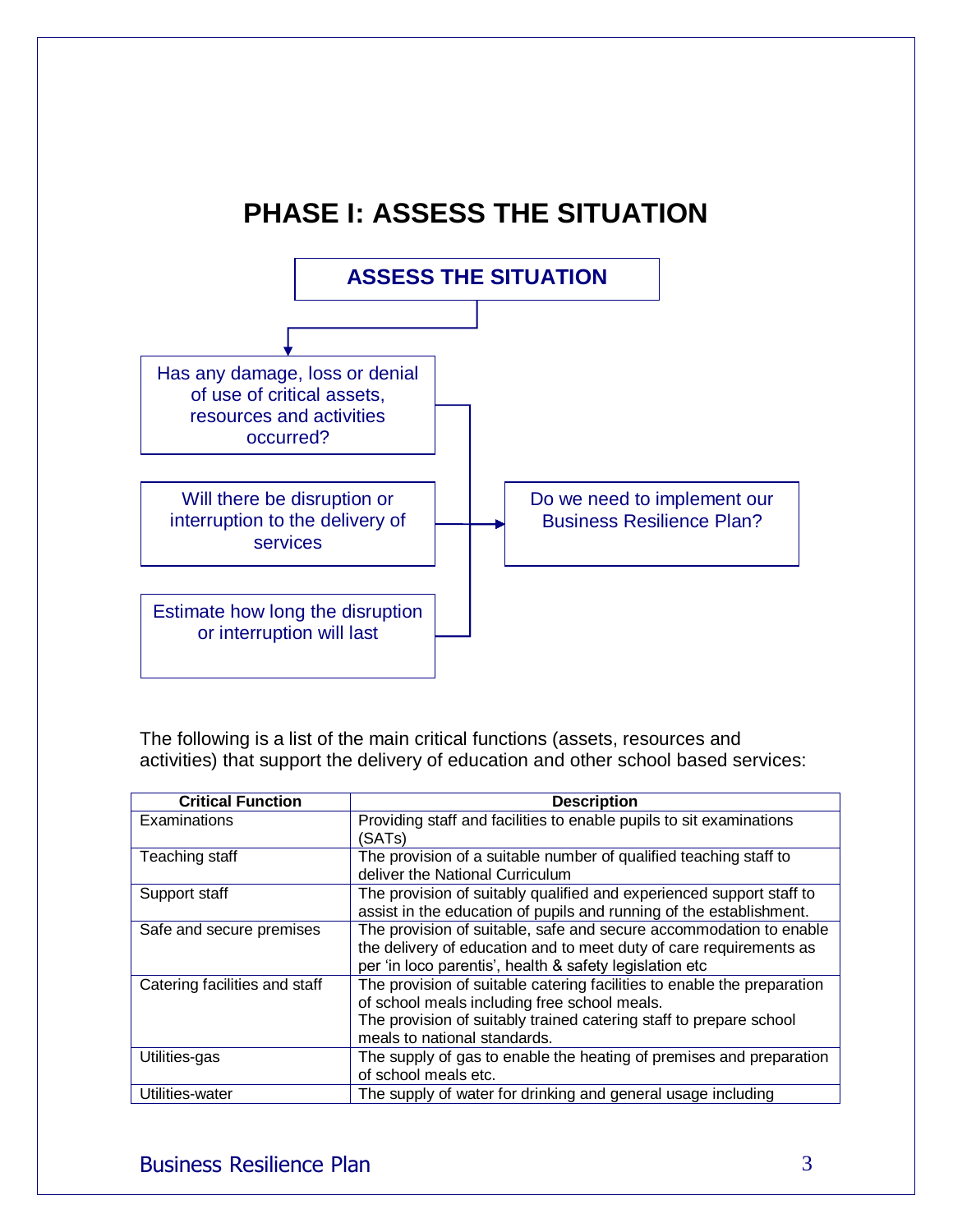|                             | flushing of toilets, preparation of meals, washing etc                  |
|-----------------------------|-------------------------------------------------------------------------|
| Utilities-electric          | The supply of electricity to enable ICT systems to run, lighting of     |
|                             | premises, etc                                                           |
| Provision of ICT education  | The provision of ICT to deliver education                               |
| Provision of ICT            | The provision of ICT to enable the establishment to run effectively     |
| Administrative              |                                                                         |
| Keeping of suitable records | The keeping of suitable records in relation to staff/pupils and general |
|                             | administrative functions within an establishment                        |
| Keeping of suitable         | The creation and safe keeping of coursework including electronic        |
| coursework                  | documentation                                                           |
| Provision of cleaning staff | The provision of suitable numbers of cleaners to carry out general      |
|                             | cleaning such as toilets, waste collection and removal                  |

The 'Maximum Tolerable Period of Disruption' is determined by when an impact is deemed to be 'significant' or 'very significant'. The following summarises the MTPD acceptable for each critical function:

| <b>CRITICAL FUNCTION</b>                   | <b>MTPD</b> | <b>NOTES</b>                                                                                                                                                                                                                                                                                |
|--------------------------------------------|-------------|---------------------------------------------------------------------------------------------------------------------------------------------------------------------------------------------------------------------------------------------------------------------------------------------|
| Examinations                               | 1 day       | Disruption to SATS would have a significant<br>impact.                                                                                                                                                                                                                                      |
| <b>Teaching Staff</b>                      | 1 week      |                                                                                                                                                                                                                                                                                             |
| <b>Support Staff</b>                       | 2 weeks     |                                                                                                                                                                                                                                                                                             |
| Premises                                   | 1 week      | Damage to premises and utilities or denial of<br>access to premises will have a significant impact if<br>lasting for more than 1 week                                                                                                                                                       |
| Catering                                   | 1 week      | Loss of normal catering arrangements would<br>mean the delivery of alternative cold meals.<br>Catering contractor to have in place appropriate<br>alternative.                                                                                                                              |
| <b>Utilities</b>                           | 1 week      | Loss of utilities, depending on circumstances may<br>result in immediate school closure, depending on<br>circumstances and seasonal factors (e.g. summer<br>or winter). Such closure will have a significant<br>impact after 1 week similar to loss of use/denial of<br>access to premises. |
| <b>ICT Education and</b><br>Administrative | 2 weeks     |                                                                                                                                                                                                                                                                                             |
| Records, Information and<br>Coursework     | 1 month     | Rather than being the MTPD the figure of 1 month<br>if based upon the amount of data lost                                                                                                                                                                                                   |
| Cleaning                                   | 3 days      |                                                                                                                                                                                                                                                                                             |

Below is a summary of the typical impacts that a loss or disruption may have:

| <b>Impact Area</b>       | <b>Example Descriptor</b>                                                                                                                                                                          |
|--------------------------|----------------------------------------------------------------------------------------------------------------------------------------------------------------------------------------------------|
| Education                | Impacts on education may include loss of large number of days of<br>teaching, disruption to education, loss of coursework etc.                                                                     |
| Child welfare/well-being | Impacts on a child may include physical impacts (e.g. hunger, cold<br>etc), psychological impacts (e.g. loss of course work, having to move<br>school), future prospects and educational abilities |
| Parents/Guardians        | Impacts on parents/guardians may include loss of earnings (taking                                                                                                                                  |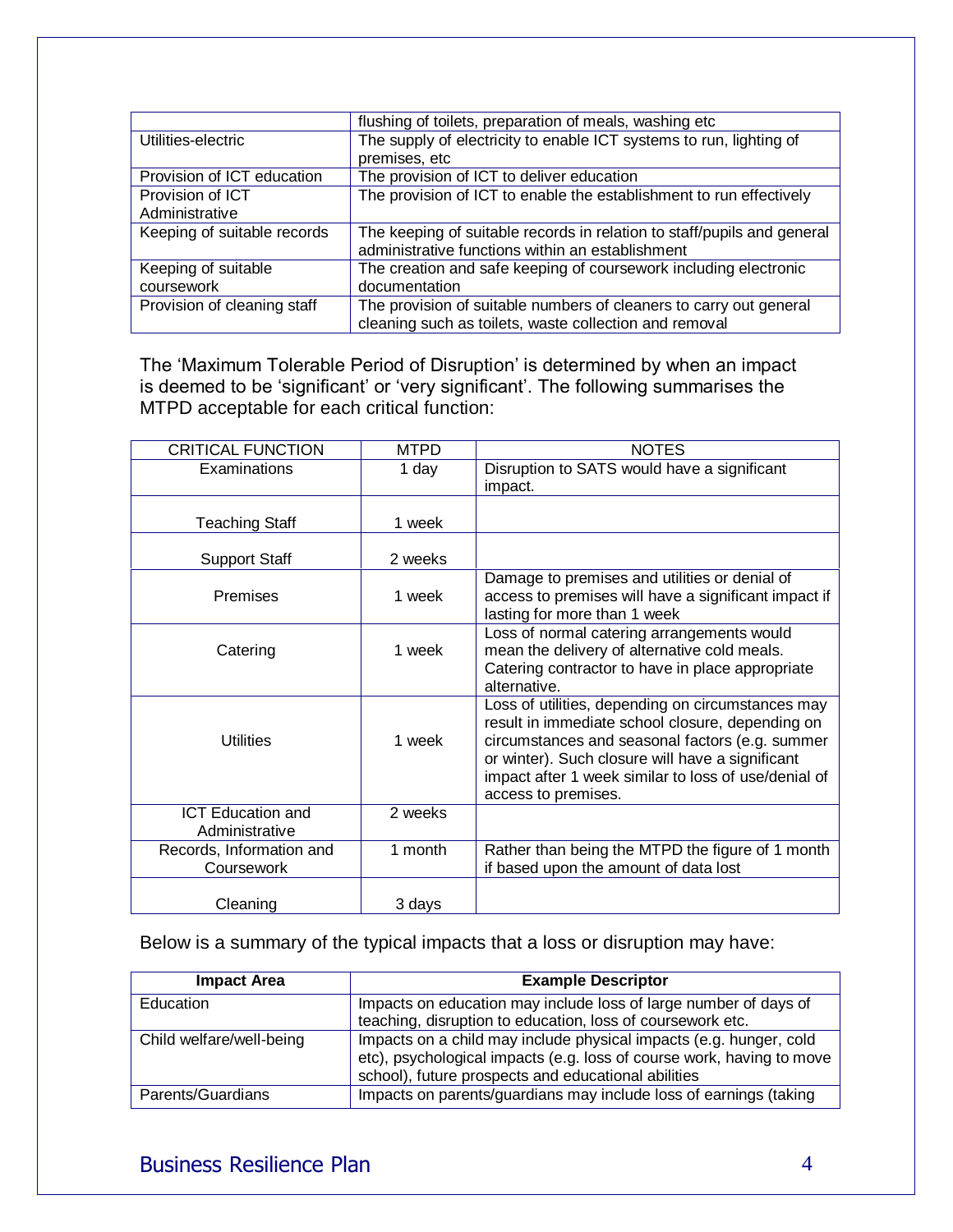|                             | time off work), disruption to work, perception of establishment                                                                                                           |
|-----------------------------|---------------------------------------------------------------------------------------------------------------------------------------------------------------------------|
| <b>Statutory Compliance</b> | Statutory compliance may include duty of care, in loco parentis, H&S<br>legislation, duty to provide 190 days education, OFSTED, duty to<br>provide free school meals etc |
| Reputation                  | Reputation may be the reputation to the establishment or Local<br>Authority                                                                                               |
| <b>Extended Services</b>    | Would include any Breakfast and After-School provision, and<br>external after-school club providers, hiring of rooms/halls etc                                            |
| <b>Staff</b>                | Impacts on staff can be financial, physical, psychological                                                                                                                |

Below are some guidelines as to the impact levels

| Category         | Descriptor                                                                                                                                                                                                                                                            |
|------------------|-----------------------------------------------------------------------------------------------------------------------------------------------------------------------------------------------------------------------------------------------------------------------|
| Insignificant    | There is not thought to be any detrimental impacts that would<br>warrant the implementation of a BRP.                                                                                                                                                                 |
| Minor            | There is thought to be some detrimental impact on the provision of<br>service but not significant enough to warrant the implementation of<br>BRP.                                                                                                                     |
| Moderate         | There is thought to be some impact on some areas. This may<br>require the implementation of BRP if the impact is considered to<br>affect critical areas such as education or child well-being.                                                                        |
| Significant      | A significant impact in a number of areas that warrants the<br>implementation of the BRP.                                                                                                                                                                             |
| Very Significant | The impact is severe with major detrimental impact on education,<br>stakeholders and extended services. There are also major<br>compliance issues and damage to the reputation of establishment,<br>Children's Services and Council. Immediate implementation of BRP. |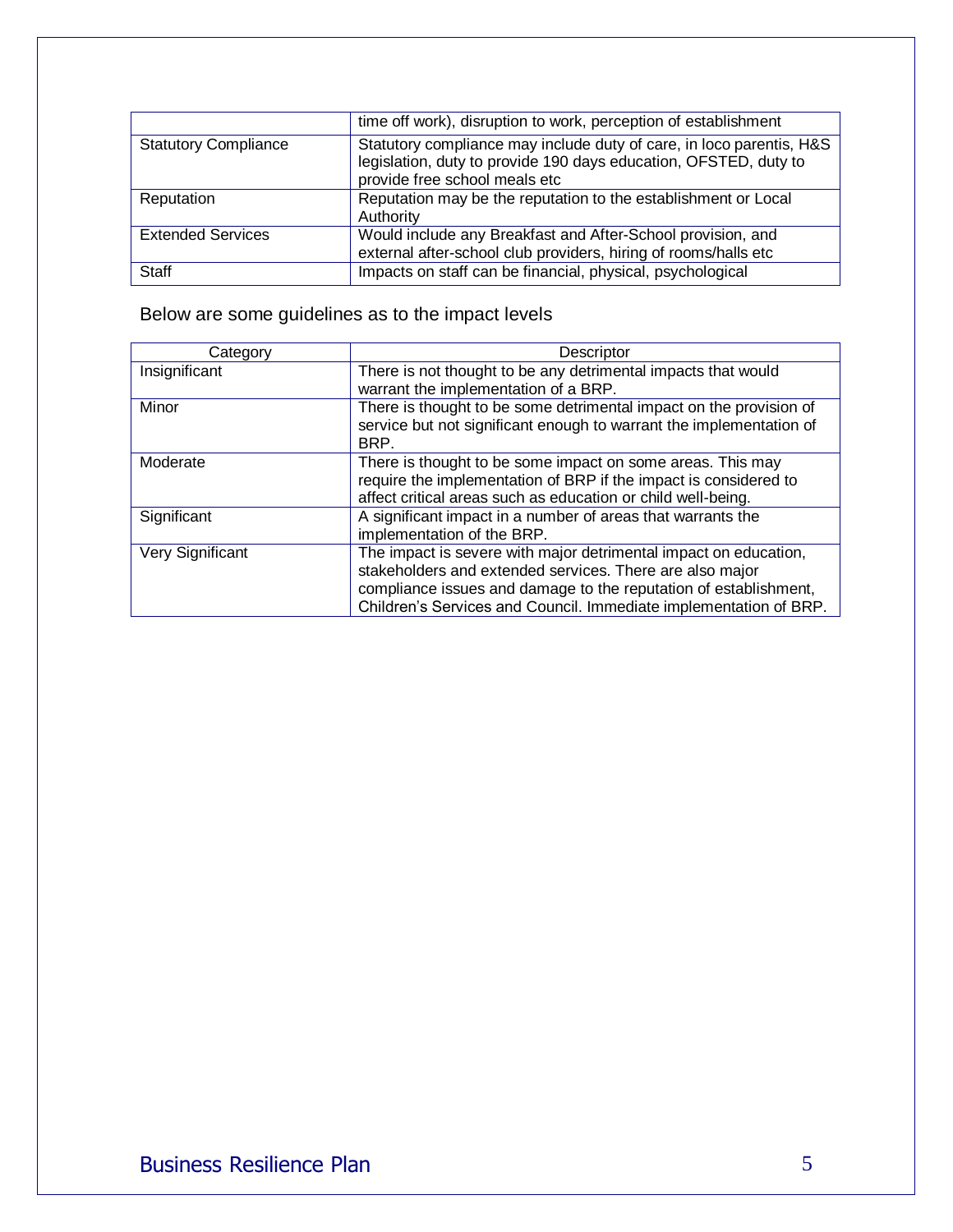#### **PHASE II: IMPLEMENT BUSINESS RESILIENCE PLAN**

The Business Resilience Plan will be implemented by the Headteacher, along with support from the Assistant Headteachers, Chair of Governors, and the Resources Committee.

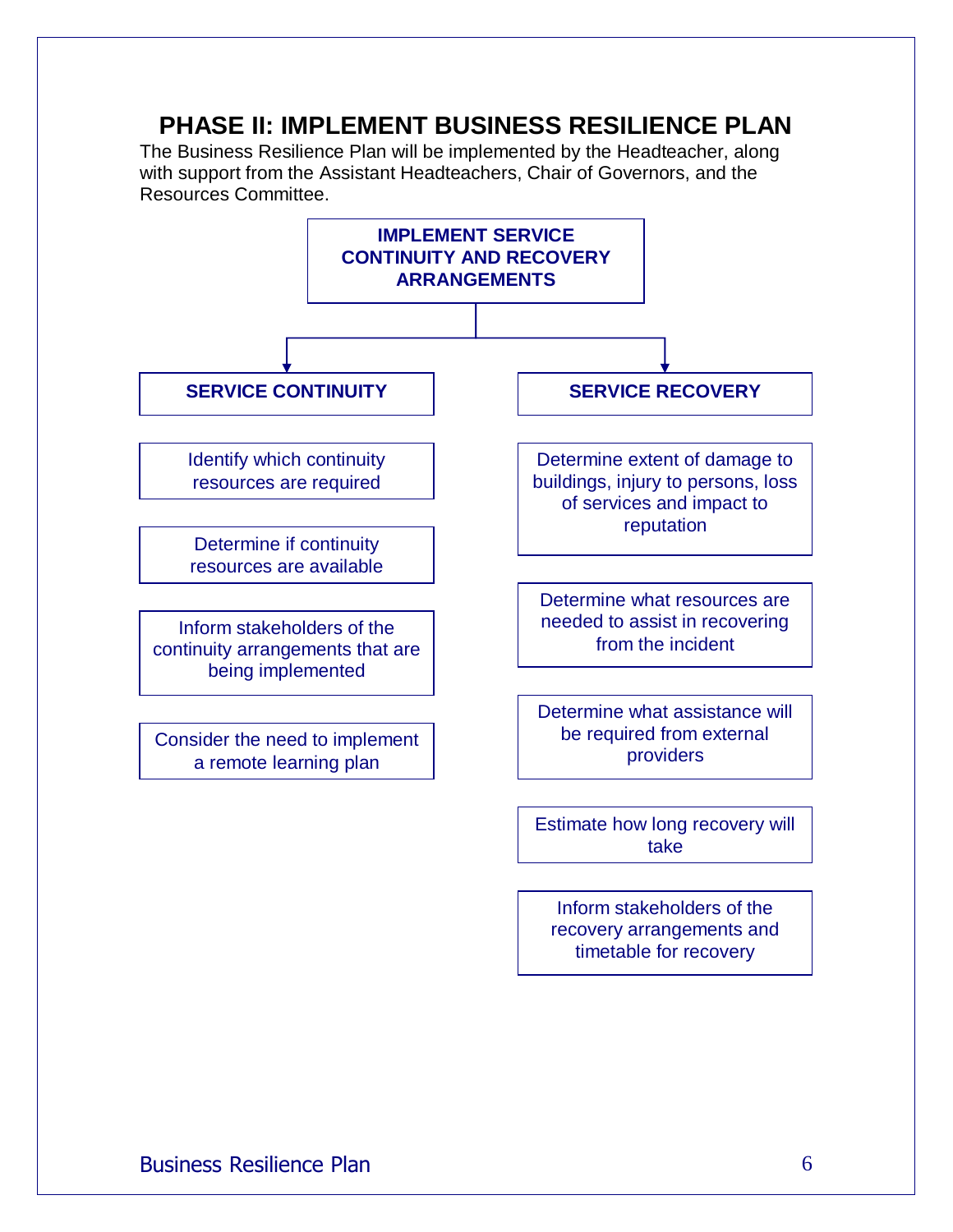#### **SERVICE CONTINUITY ARRANGEMENTS**

| <b>ITEM</b>             | <b>RESOURCE</b>                                                            | <b>CONTINGENCY REQUIREMENT</b>                                                                                                                                                                                                                                                            |
|-------------------------|----------------------------------------------------------------------------|-------------------------------------------------------------------------------------------------------------------------------------------------------------------------------------------------------------------------------------------------------------------------------------------|
| <b>Staffing</b><br>Loss | Senior manager (e.g.<br>Headteacher)                                       | Other members of staff asked to take on role on a temporary basis (e.g. Assistant Headteacher in<br>case of Headteacher's absence). For longer periods of time, consider contacting local authority with<br>view to a possible secondment.                                                |
|                         | <b>Teaching staff</b>                                                      | Supply teachers – regular supply agencies have telephone numbers are kept on file.<br>Utilise Agency Staff - Randstad, Protocol and Clearline Education are supply agencies used.<br>Re-group pupils where possible to form larger classes - with teaching assistants deployed to assist. |
|                         | Teaching assistants                                                        | Diverting other teaching assistants where possible to cover for key children (EHCP children).                                                                                                                                                                                             |
|                         | Administrative support staff                                               | Business Manager - seeks assistance through PPP schools, and finance dept. - local authority.<br>Office Manager - Nominated TA to step-up. Seek assistance through PPP schools. Consider<br>agency staff for these roles if necessary.                                                    |
|                         | Caretaker                                                                  | Delegation of certain duties - locking / unlocking - to other members of staff.<br>Seek assistance through PPP schools.<br>Consider agency staff if necessary.                                                                                                                            |
|                         | Catering                                                                   | Contact a cluster school for support or a catering agency for alternative provision.                                                                                                                                                                                                      |
|                         | Cleaning                                                                   | Contact agencies for assistance / private cleaning companies.<br>Reduce areas to be cleaned e.g. Limit toilets to be used.                                                                                                                                                                |
|                         | <b>Midday Supervisors</b>                                                  | Other members of staff – teaching assistants asked to take on role.                                                                                                                                                                                                                       |
|                         | Damage/denial of use of<br>general classroom and/or<br>associated contents | Alternative room (Activity Room) to be used. Sharing of resources from other classes where<br>possible.<br>Consider need to re-group at the local church or at the Bridge Academy – reciprocal arrangement.                                                                               |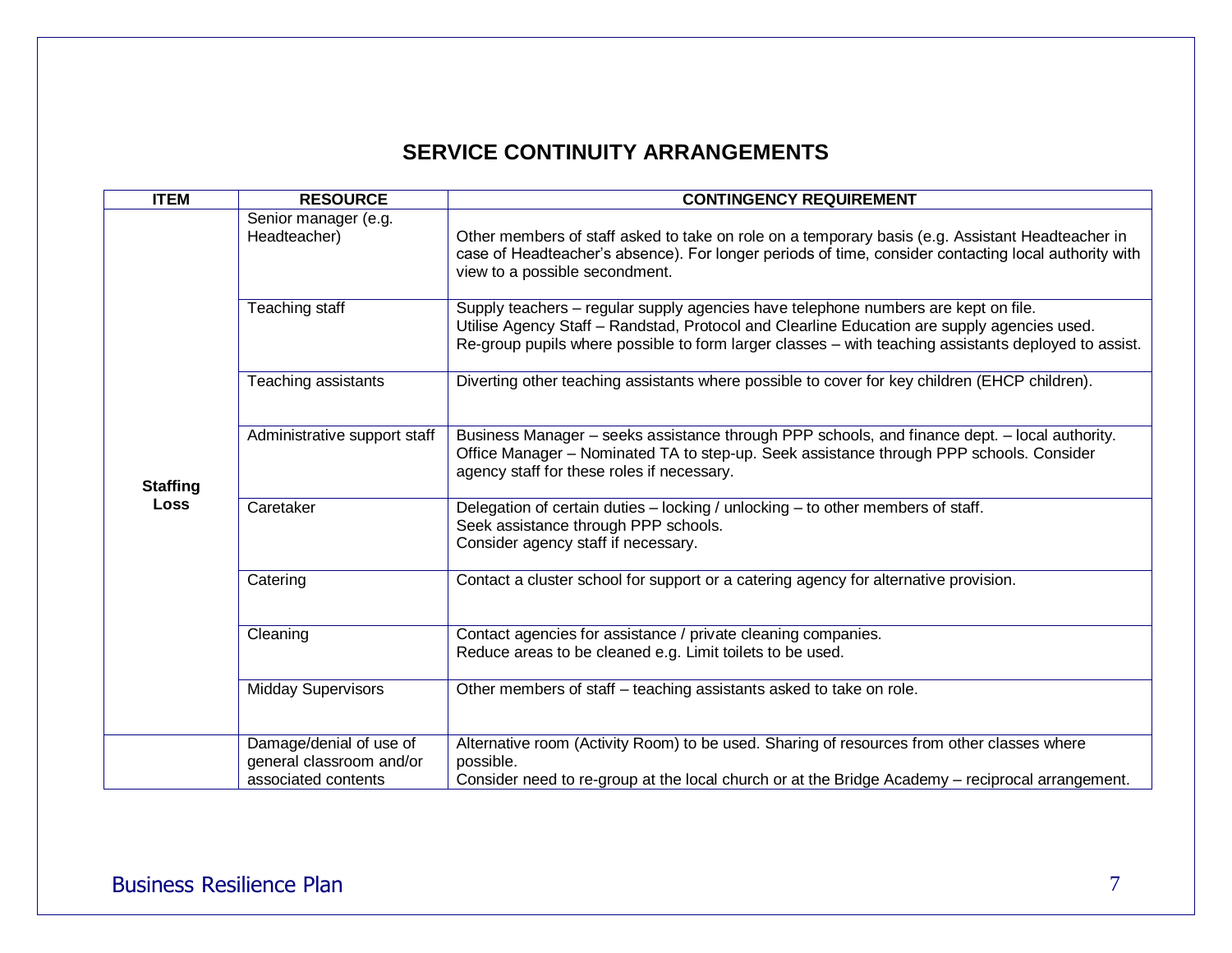|                 | Damage/denial of use of<br>administrative areas and/or<br>associated contents | Set up administrative base in alternative part of school e.g. Entrance area, library, staff-room; utilise<br>lap-tops to access ICT.                                                                        |
|-----------------|-------------------------------------------------------------------------------|-------------------------------------------------------------------------------------------------------------------------------------------------------------------------------------------------------------|
| <b>Premises</b> | Damage/denial of use of<br>some commons parts (e.g.<br>hall)                  | Close hall – make routes around the building clear to all.<br>Hold assemblies within classrooms. PE - outside                                                                                               |
|                 | Loss of utilities (gas,<br>electric, water)                                   | Use emergency contacts from contracts for gas, electrics, and water.                                                                                                                                        |
|                 | Damage/denial of use of<br>catering facilities                                | Telephone cluster schools or a Catering Agency and liaise with them regarding support with<br>provision.                                                                                                    |
| Catering        |                                                                               |                                                                                                                                                                                                             |
|                 | No catering staff                                                             | Several staff at St Anne's hold the L2 food & hygiene certificate to prepare and serve food, utilise<br>space staff capacity or telephone catering agency and liaise with them regarding replacement staff. |
|                 | Loss of telephone system                                                      | Use of school staff mobile telephones as back-up.                                                                                                                                                           |
|                 |                                                                               |                                                                                                                                                                                                             |
| <b>ICT</b>      | Loss of I.T servers/software                                                  | Telephone Mark Denny from Major Seventh regarding replacement server - kept within a warranty,<br>to be replaced quickly.                                                                                   |
|                 |                                                                               | Back-ups completed daily in house to be monitored by Mark Denny, Major Seventh.                                                                                                                             |
|                 | Loss of I.T hardware                                                          | Utilise hardware from elsewhere in the school e.g. Pupils' laptops, PCs in library.                                                                                                                         |
| <b>Cleaning</b> | No cleaning staff available                                                   | Use of third-party staff - contact cleaning agencies                                                                                                                                                        |
| <b>Records</b>  | Loss or damage to<br>administrative records                                   | Electronic records kept on Central Hosting - off-site;<br>Staff planning - back-up on Server and in the Cloud.<br>Key records kept in fire-proof filing cabinets.                                           |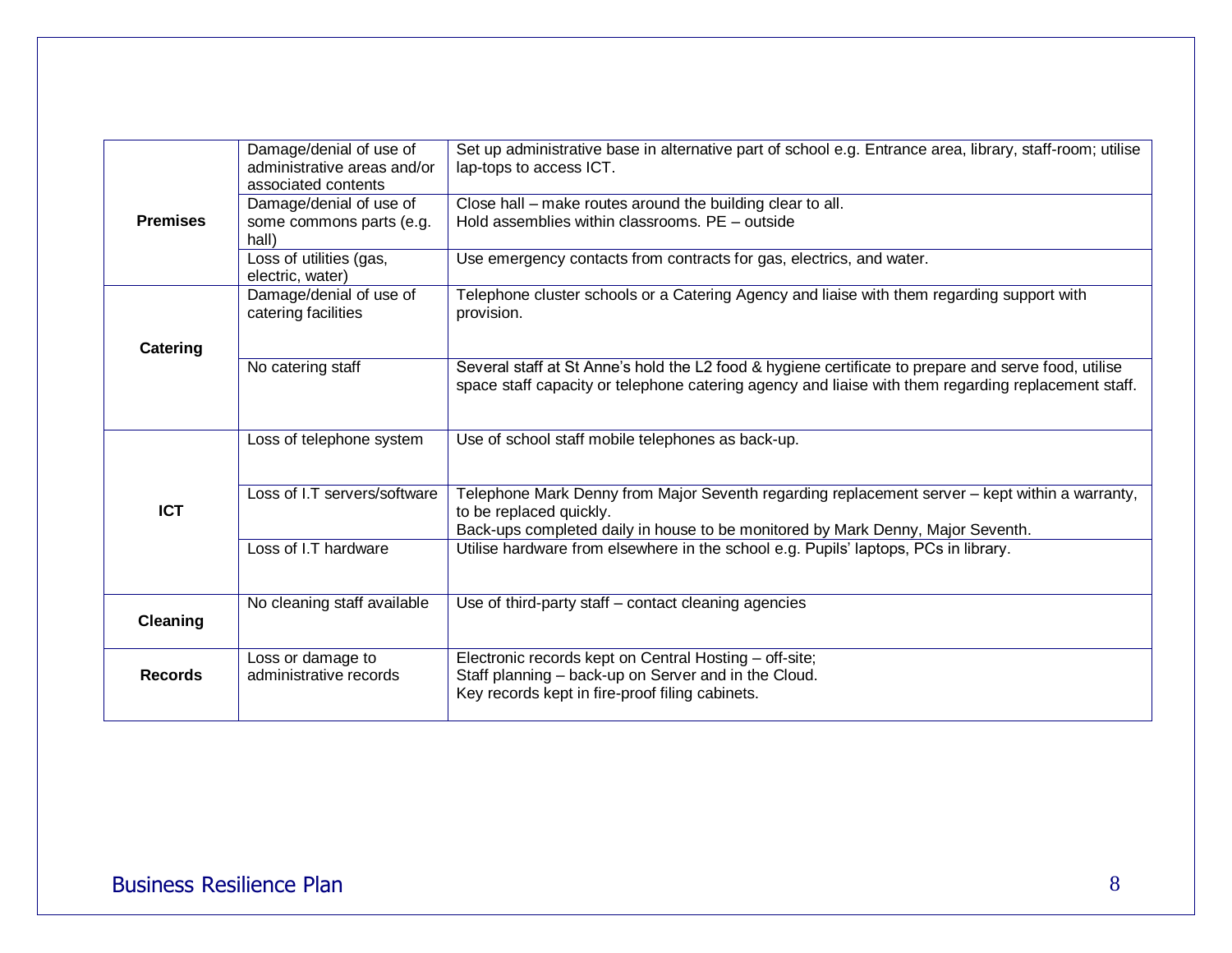#### **Useful Contacts can be found in the Critical Incident Folder.**

#### **Determining Damage and Recovery Resources**

As well as taking action to ensure the school can remain open and provide some form of continuity of service, to ensure full recovery, an assessment will be made as to what has been lost, how it can be restored, and an estimate made of how long this will take. This will be carried out with liaison with CCC Insurance dept. Issues to consider will include:

- Damage to building fabric
- Damage or loss of plant, equipment and systems (non-teaching)
- Permanent loss of staff
- Damage or loss of IT and communication equipment
- Loss of teaching materials (hard and electronic)
- Damage or loss of teaching equipment
- Damage or loss of records and information (hard copy and electronic)
- Loss of suppliers and contractors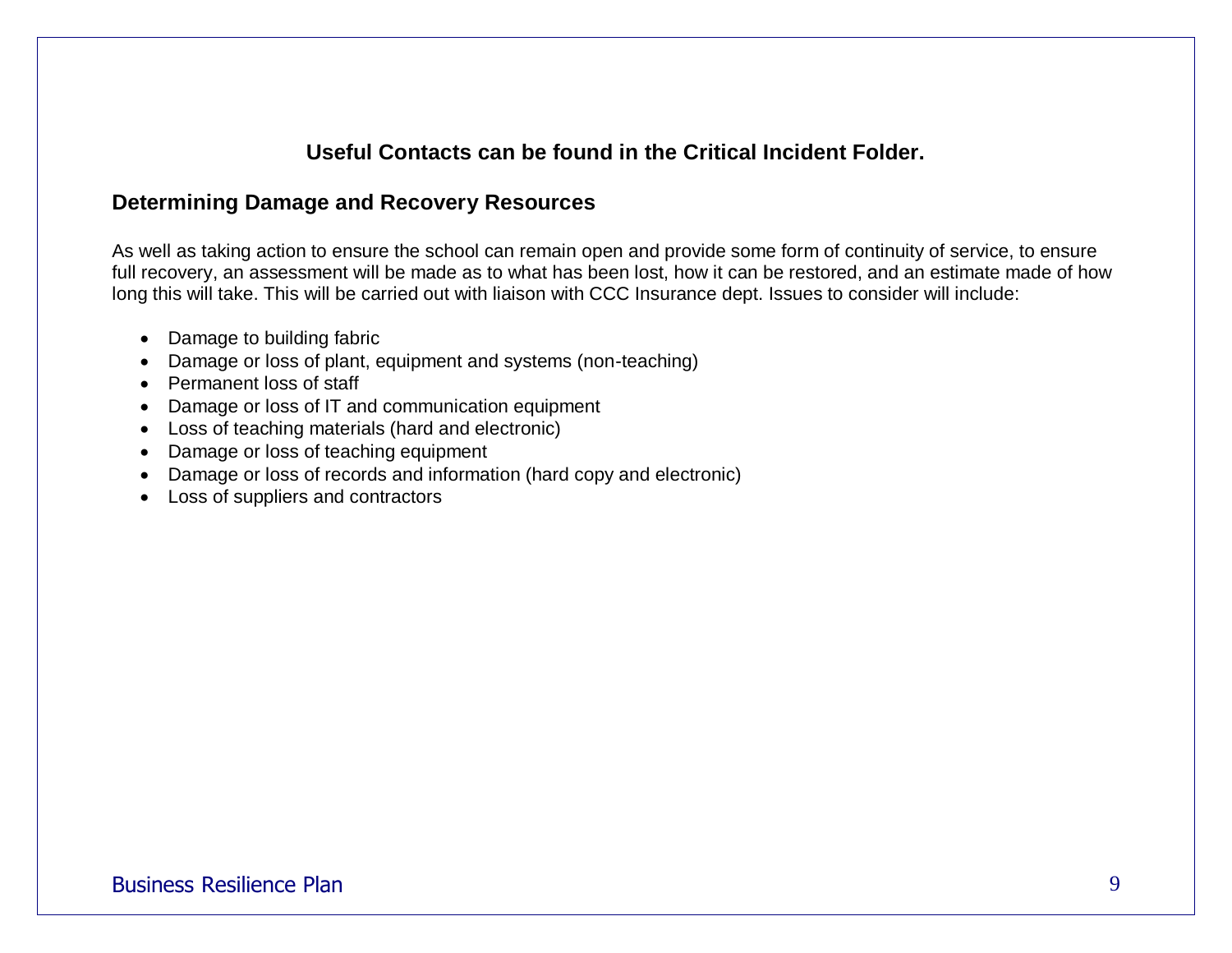### **PHASE III: REMOTE LEARNING PLAN**